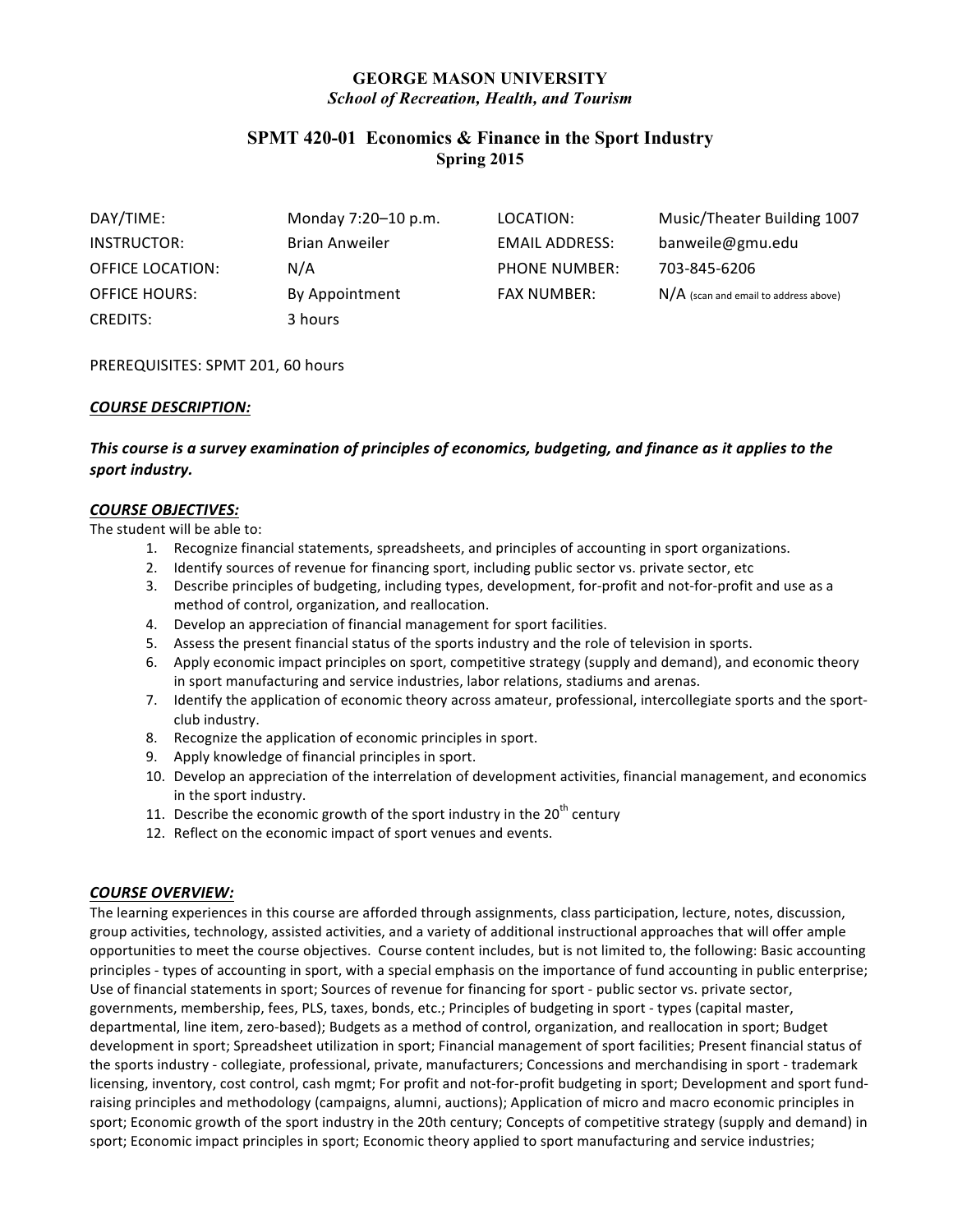Economic theory applied to professional sports; Economic perspectives in labor relations in professional sports; Economic theory applied to sport stadiums and arenas; Economic theory applied to intercollegiate sports; Impact of the television industry on professional sports; Impact of the television industry on intercollegiate sports; Economic impact of sport venues and events; Economic theory applied to the sport club industry; Relating infrastructure to competitive strategies in the manufacturing and service industries in sport.

## **NATURE OF COURSE DELIVERY:** Face to Face/Lecture

### *COURSE EXPECTATIONS:*

- 1. All assigned reading for each class is to be completed prior to coming to class.
- 2. All written assignments must be typed (computer word processing is recommended).
- 3. Regular attendance and participation is expected.
- 4. If you miss a class, it is your responsibility to obtain class materials from sources other than the instructor.
- 5. Students must abide by the Honor Code, guided by the spirit of academic integrity.

### Class Attendance:

It enhances your academic success to be in class; therefore, you should attend all scheduled class meetings in accordance with George Mason policy: Students are expected to attend the class periods of the courses for which they register. In-class participation is important not only to the individual student, but to the class as a whole. Because class participation may be a factor in grading, instructors may use absence, tardiness, or early departure as de facto evidence of nonparticipation. Any student who does not attend at least 60% of the classes will not pass the course. Excessive absences or tardiness result in lowering of your grade. Students who miss an exam with an acceptable excuse may be penalized according to the individual instructor's grading policy, as stated in the course syllabus.

### Participation:

Respect the free exchange of thought in an academic environment and the participants therein. For example: a) do not have any sound emitting devices turned on; b) wait until the teacher/guest speaker has finished prior to gathering your belongings; and c) do not smoke, chew tobacco, eat, sleep, disrupt others by inappropriate talking, or disrespect the class schedule by being tardy. You are encouraged to a) feel free to openly and respectfully contribute your thoughts; b) listen actively to the comments of others; c) be punctual; d) ask any and all appropriate questions that you have; and e) maintain civility in your interpersonal communications. Class discussions will be conducted in a civil, informed fashion wherein disruptive students will be asked to leave the class. Your contributions are not only welcomed, they are essential.

### Alternative Work:

Make-up work is not allowed in this class. Only those excused absences supported by documentation will be addressed at the instructor's discretion on an individual basis (e.g. a physician's note for an illness). Alternative work due to intercollegiate athletic competitions or other legitimate university activity must be arranged - PRIOR -- to due date. A grade of zero ('0') will be assigned to all missed work unless otherwise determined by the instructor. There will be no extra *credit option in this course.*

## *REQUIRED READINGS:*

Students are expected to read in advance the chapters outlined in the class schedule. In addition, students are to review the Street & Smith's Sport Business Journal and complete the Weekly Drill assignment.

## *Required Texts:*

*Sport Finance* – Gil Fried, Tim DeSchriver, Michael Mondello – 3<sup>rd</sup> Edition (2013)

## Sport Business Journal (12 weeks/\$50) - to register www.sbjcollege.com/subscribe *(DO NOT SUBSCRIBE PRIOR TO FIRST CLASS MEETING)*

### **Street & Smith Sport Business Journal Weekly Drill - Instructions for Students**

1. Click this link: www.sbjcollege.com/portal

2. If not logged in already, log in using the email address and password for your SBJ account (if you do not remember your password, please click the "forget your password" link at the bottom...if you use the "forget your password" link, you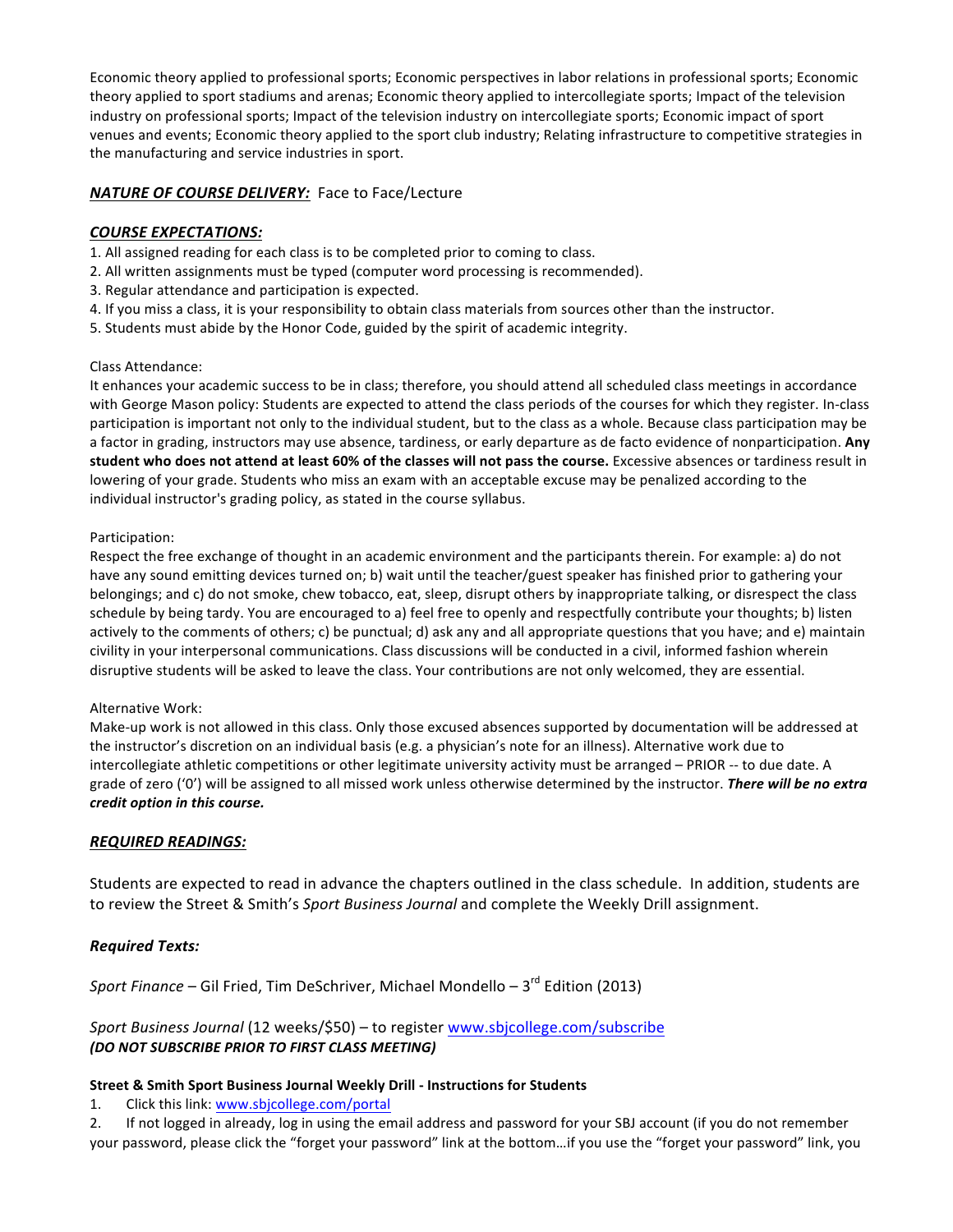may need to click the link in Step 1 again AFTER logging in)

3. Click on "Weekly Drill" on the menu to the left and follow the prompts to answer and submit the Drill

4. Note: Once submitted you are unable to access the Drill again for this course. This includes pressing the "Back" button. (If you receive an error, please be sure to send a screen shot of the error message to afarmer@sportsbusinessjournal.com)

### *EVALUATION:*

#### *Graded Assessment:*

Assessment of student objectives and performance will include, but is not limited to, successful completion of a combination of quizzes, exams, written and/or oral projects/presentations, and regular in-class and/or out-of-class assignments.

Specifically, graded assessments will include (please note that requirements and expectations for grading for each assessment will be explained in detail in class prior to assignment being due):

| Summary                   |                |                                                                                                                                                                                                                                                                  | <b>Total Points</b> |
|---------------------------|----------------|------------------------------------------------------------------------------------------------------------------------------------------------------------------------------------------------------------------------------------------------------------------|---------------------|
| Test 1                    | Chapters 1-10  | To cover assigned readings and class lectures) 15<br>Each will include short answer questions.                                                                                                                                                                   |                     |
| Test 2                    | Chapters 11-16 | To cover assigned readings and class<br>lectures). Each will include short answer<br>questions.                                                                                                                                                                  | 15                  |
| <b>Essay Examination</b>  |                | <b>Essay Examination (Topical)</b>                                                                                                                                                                                                                               | 20                  |
| Final Exam                | Cumulative     | A combination of definition of terms, short<br>answer and short essay questions                                                                                                                                                                                  | 25                  |
| <b>Class Presentation</b> |                | A chapter from the text book will be<br>assigned to small teams (2-3 students per<br>team) and presented to class on assigned<br>day. Team will identify one real world<br>application from the assigned text and<br>prepare 17-20 minute overview of the topic. | 10                  |
| Class Participation       |                | Street & Smith Sport Business Journal<br>Weekly Drill questions and general<br>contributions to in class discussions.                                                                                                                                            | 15                  |
| <b>TOTAL POINTS</b>       |                |                                                                                                                                                                                                                                                                  | 100                 |

### **Grading Scale**

| A    | $= 94 - 100$ | $B+$      | $= 88 - 89$ | $C+$ | $= 78 - 79$ | D | $= 60 - 69$     |
|------|--------------|-----------|-------------|------|-------------|---|-----------------|
| - A- | $= 90 - 93$  |           | $= 84 - 87$ | ັ    | $= 74 - 77$ |   | $0 - 59$<br>$=$ |
|      |              | <b>B-</b> | $= 80 - 83$ | $C-$ | $= 70 - 73$ |   |                 |

NOTE: This syllabus can be altered at the instructor's discretion.

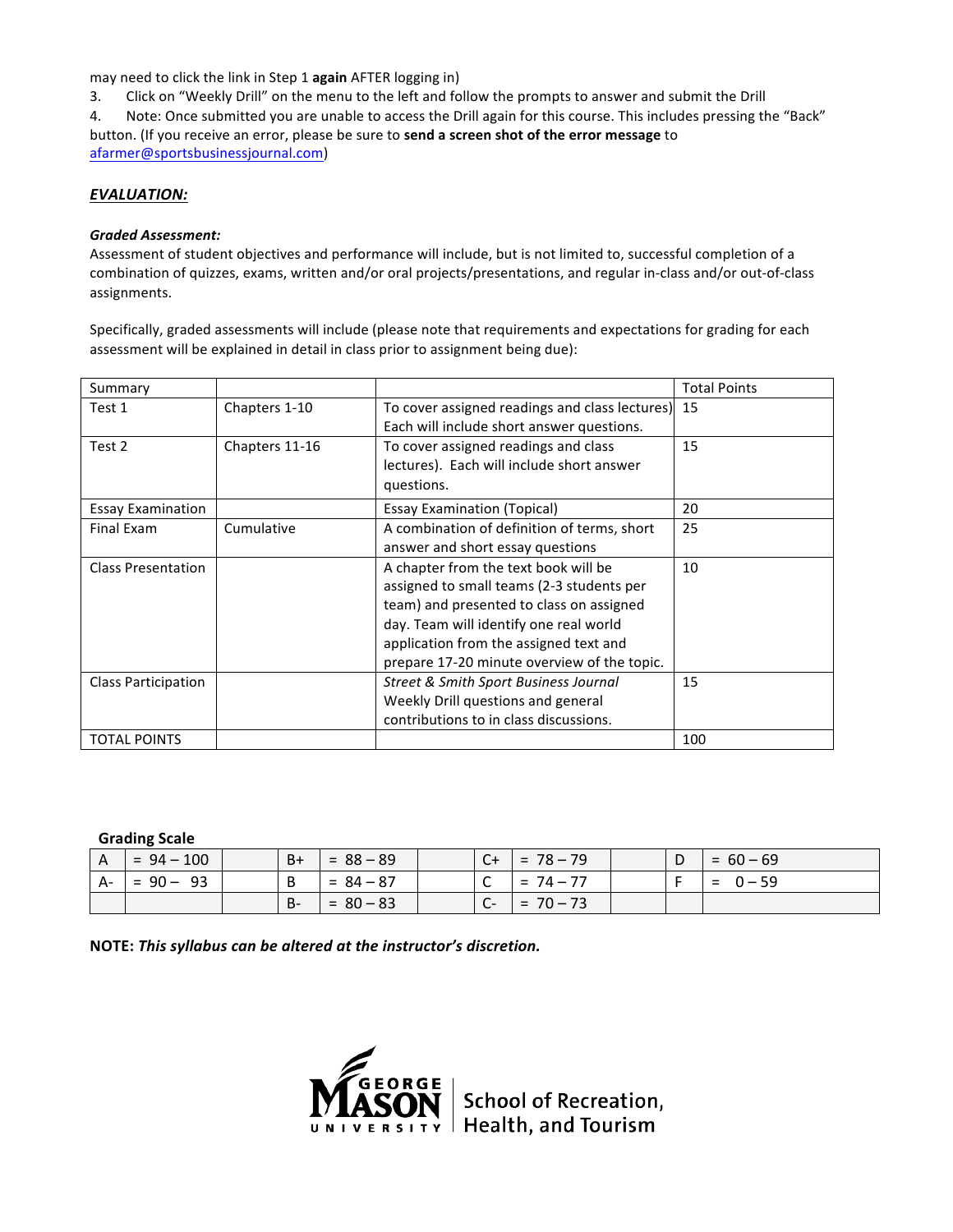#### *Student Expectations*

- Students must adhere to the guidelines of the George Mason University Honor Code [See http://oai.gmu.edu/honor-code/].
- Students with disabilities who seek accommodations in a course must be registered with the George Mason University Office of Disability Services (ODS) and inform their instructor, in writing, at the beginning of the semester [See http://ods.gmu.edu/].
- Students must follow the university policy for Responsible Use of Computing [See http://universitypolicy.gmu.edu/policies/responible-use-of-computing/].
- Students are responsible for the content of university communications sent to their George Mason University email account and are required to activate their account and check it regularly. All communication from the university, college, school, and program will be sent to students solely through their Mason email account.
- Students must follow the university policy stating that all sound emitting devices shall be turned off during class unless otherwise authorized by the instructor.

#### *Campus Resources*

- The George Mason University Counseling and Psychological Services (CAPS) staff consists of professional counseling and clinical psychologists, social workers, and counselors who offer a wide range of services (e.g., individual and group counseling, workshops and outreach programs) to enhance students' personal experience and academic performance [See http://caps.gmu.edu/].
- The George Mason University Writing Center staff provides a variety of resources and services (e.g., tutoring, workshops, writing guides, handbooks) intended to support students as they work to construct and share knowledge through writing [See http://writingcenter.gmu.edu/].
- For additional information on the College of Education and Human Development, School of Recreation, Health, and Tourism, please visit our website [See http://rht.gmu.edu].

PROFESSIONAL BEHAVIOR: Students are expected to exhibit professional behaviors and dispositions at all times.

CORE VALUES COMMITMENT: The College of Education and Human Development is committed to collaboration, ethical leadership, innovation, research-based practice, and social justice. Students are expected to adhere to these principles.